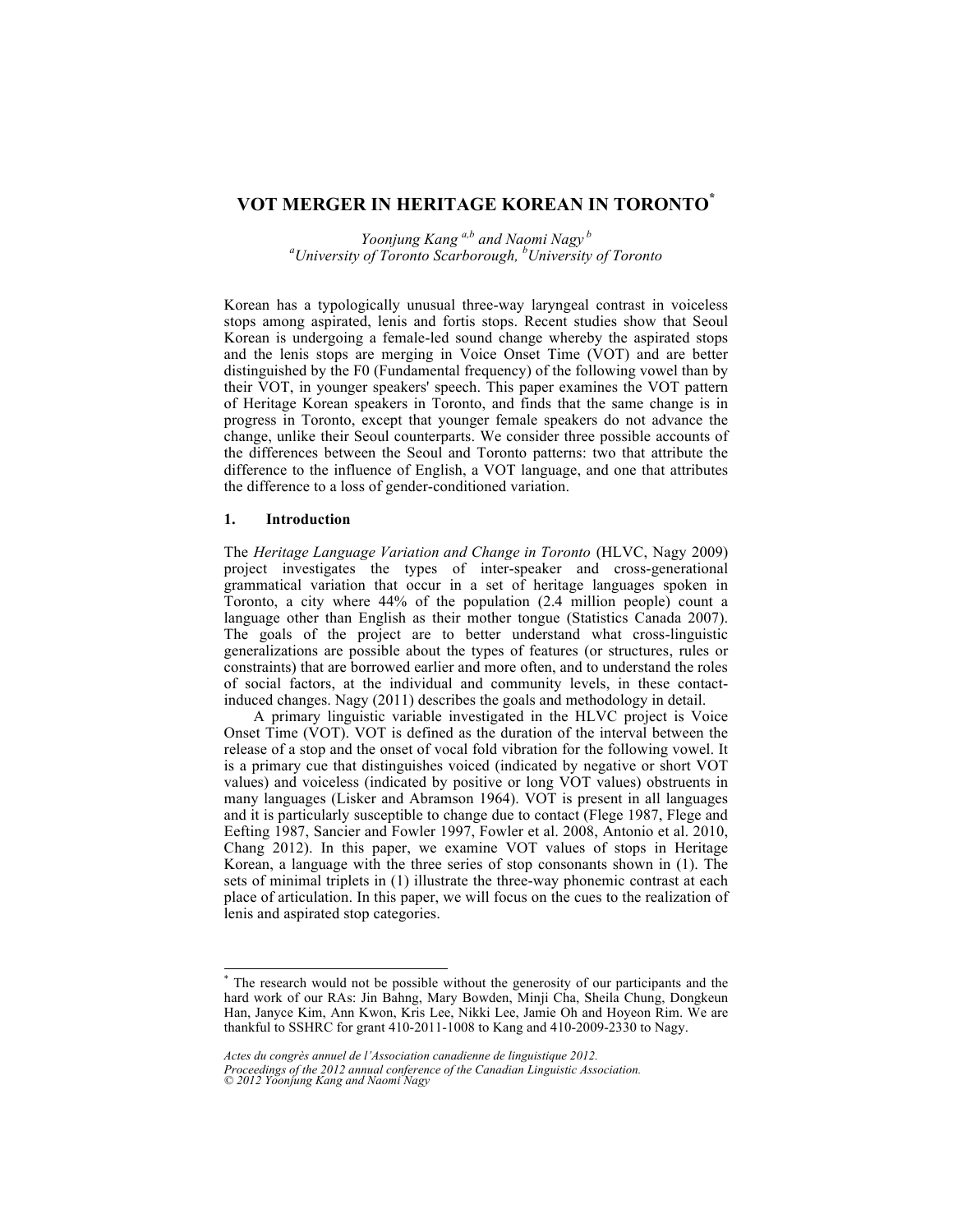(1) Minimal triplets illustrating the three series of Korean stops

|                            | <b>Fortis</b> |            | Lenis       |                      | <b>Aspirated</b>      |                     |
|----------------------------|---------------|------------|-------------|----------------------|-----------------------|---------------------|
|                            | (unaspirated) |            |             | (slightly aspirated) |                       | (heavily aspirated) |
| <b>bilabial:</b> $/p'$ ul/ |               | 'horn'     | $/$ pul $/$ | fire'                | $/p^{\rm h}$ ul/      | 'grass'             |
| coronal: $/t$ 'al/         |               | 'daughter' | /tal/       | 'moon'               | $\bar{t}^{\rm h}$ al/ | 'mask'              |
| velar:                     | $/k3$ tn/     | 'string'   | /kin/       | 'bound'              | $/k^h$ in/            | 'big'               |

The three-way contrast of these stops in Heritage Korean presents a particularly interesting case of variation in a language contact situation. In most cases of stop variation examined in previous language contact studies, the two languages in contact both makes two-way contrast between voiceless/aspirated vs. voiced/unaspirated stops (e.g., contact of English with French, Spanish, Portuguese, Greek, Italian, Dutch, Mandarin, etc.), where a single acoustic dimension of VOT is sufficient to make a binary distinction within a language reliably. The previous studies focus on adjustment of VOT values due to crosslanguage influence. In contrast, Korean has a three-way laryngeal contrast and VOT alone does not distinguish the stop categories reliably. Instead, a combination of acoustic cues, including voice onset time (VOT) of the stop, and the fundamental frequency (F0) and amplitude difference between the first and the second harmonics (H1-H2) of the following vowel, play a contrastive role (Cho, Jun & Ladefoged, 2002; Hardcastle 1973; Han & Weitzman 1970; Kang & Guion 2008; Kim 1965; Kim 1994). This forces us to look beyond contact effects along a single acoustic dimension and examine how the weighting of multiple cues may be affected by language contact. Moreover, the homeland variety of Korean (in Seoul) is undergoing a sound change in the stop system (see §2) and this allows us to examine if and how an on-going sound change in a homeland variety of a language is transmitted to a heritage variety.

# **2. Cues for laryngeal contrast in Seoul Korean**

Recent studies suggest that Seoul Korean is undergoing a tonogenesis-like sound change: pitch differences are replacing VOT differences as the key cue to a phonemic contrast between word-initial aspirated and lenis stops (Choi 2002, Kim et al. 2002, Kim 2004, Silva 2006, Wright 2007, Jin 2008, Kang and Guion 2008, Kong et al. 2011, Oh 2011, Kang submitted, Kang and Han submitted). Tonogenesis is defined as a process in which consonant-induced pitch perturbation develops into a tonal contrast, eventually replacing the original voicing or phonation contrast of consonants (Hombert, Ohala and Ewan 1979, Thurgood 2002, Kingston 2011). Fig. 1, based on data from Kang (submitted), illustrates the variation of VOT and F0 values by speakers' sex and age in Seoul Korean. The most notable change is the shortening of VOT values for aspirated stops and the concomitant decrease in VOT contrast between lenis and aspirated stops in younger generation of speakers. The female speakers are a whole generation ahead of male speakers in this change. At the same time, the F0 contrast between the aspirated and lenis stops is increased in younger speakers' speech. The study is based on measurements of sentence-initial stops (all nine types) produced by 117 Seoul residents (58 male and 59 female) in a read speech corpus distributed by the National Institute of the Korean Language (NIKL 2005). A total of 1,023 tokens of stops are analyzed.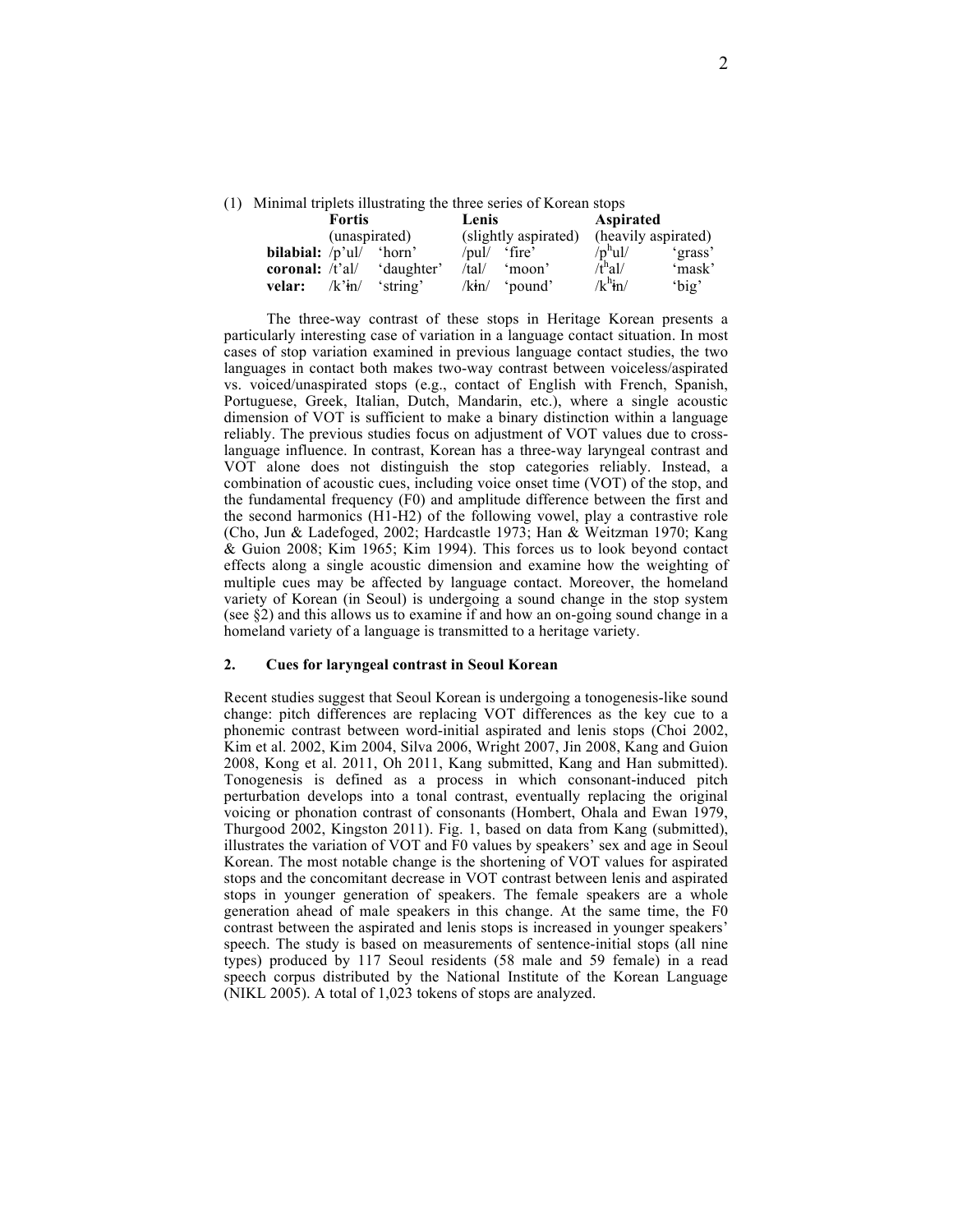

*Figure 1: Mean VOT (top row) and mean F0 (bottom row) values for the three series of stops in Seoul Korean for males (left) and females (right) by speakers' age (Old: born before 1962, Young: born after 1962)*.

Fig. 2 shows the distribution of the aspirated and lenis stops from the same NIKL data plotted in two dimensional acoustic space of VOT by F0. The category boundary is determined by linear discriminant analyses. The plots are created using the *partimat* function in the *klaR* package (Roever et al. 2011) for *R* (R Development Core Team 2011). The slope of the boundary indicates the relative weighting of the two acoustic cues in distinguishing the two stop categories. For older (born before 1962) male speakers, the boundary is almost vertical indicating that only VOT is contrastive and F0 does not contribute to the contrast significantly. For younger (born after 1962) male speakers, the boundary is diagonal indicating that both VOT and F0 play a role in the stop contrast. For female speakers, both older and younger speaker groups, the boundary is almost horizontal indicating that VOT is **not** a significant cue and that the contrast is signaled mainly by F0. The F0 effect is stronger for younger than older groups. These observations are confirmed by mixed-effects logistic regression analyses (see Kang submitted for more details). Given the differences by age and sex, we surmise that this is a female-led sound change.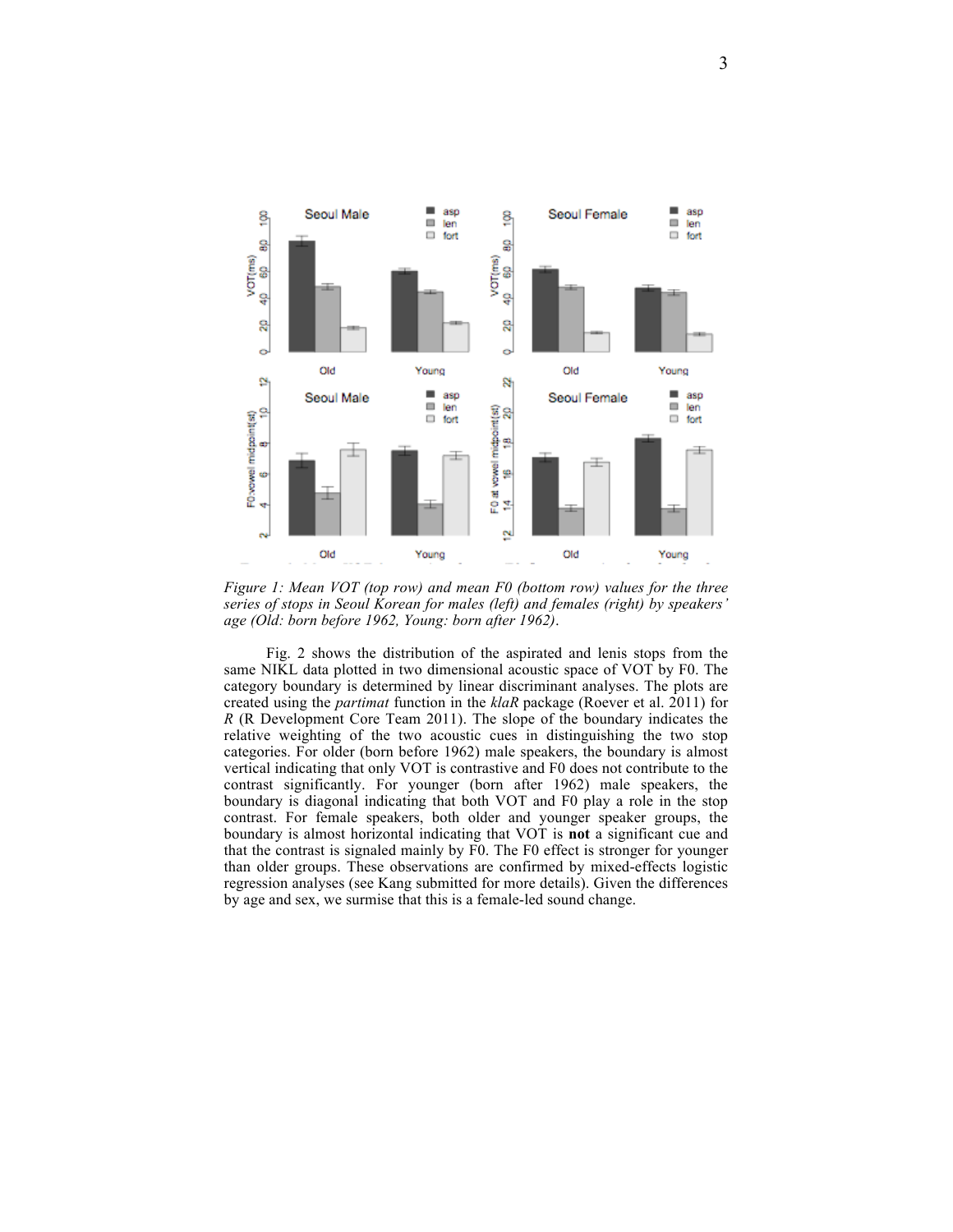

*Figure 2: Trading relation between F0 and VOT to contrast lenis (l) vs. aspirated (a) stops by speaker sex and age, Seoul Korean.*

## **3. Language contact effect: English and Korean in Toronto**

Given the continued close contact between the Seoul and Toronto varieties, we expect the change to be transmitted and replicated in Heritage Korean in Toronto.<sup>1</sup> We now consider three hypotheses of how contact with English may affect Heritage Korean. In contrast to Korean, English has a two-way laryngeal contrast. It is classified as a long lag VOT language: voiceless stops have VOT values >30 msec and "voiced" stops have short lag or negative VOT values. When we compare the VOT of the two long lag stops of Korean, i.e. aspirated and lenis stops, with those of English voiceless stops, for those speakers who make VOT distinction between the two Korean stop categories, the VOT values of the English stops tend to be intermediate between the two Korean categories (Korean lenis < English voiceless < Korean aspirated), as shown in (2) (Lisker and Abramson 1964). In more recent studies, however, where Korean speakers make less VOT contrast between the two long-lag stop categories, all three stop categories show similar values, also shown in (2) (Kang and Guion 2006).

 $\frac{1}{1}$  Jin (2008) found a similar change in progress in Shenyang Korean, a dialect spoken in Shenyang, China that has not been in close contact with Seoul Korean. This opens the possibility that this change occurs in Heritage Toronto Korean independently.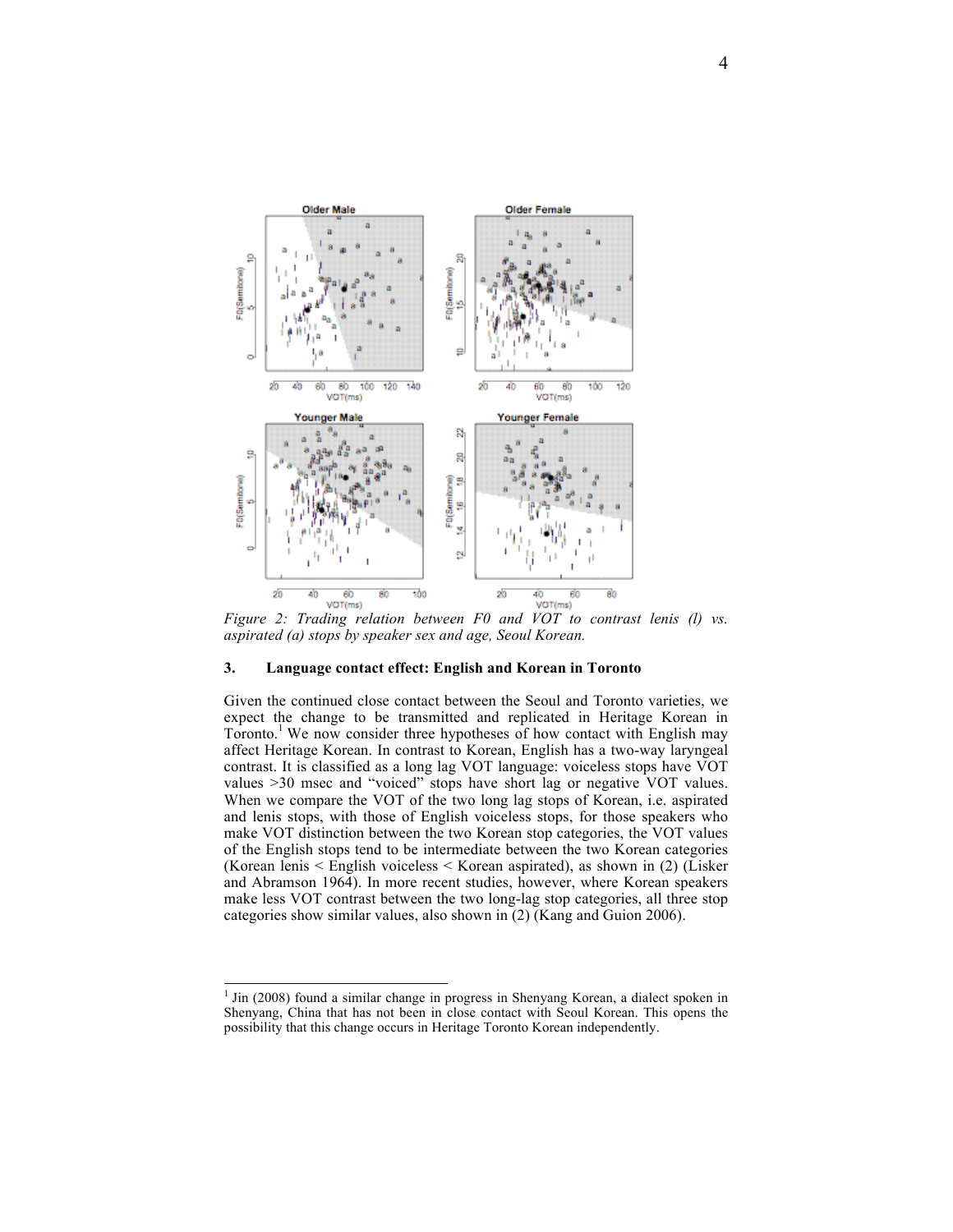|  |  |  |  |  | (2) Mean VOT (ms) of Korean and English long lag stops |  |  |  |  |  |
|--|--|--|--|--|--------------------------------------------------------|--|--|--|--|--|
|--|--|--|--|--|--------------------------------------------------------|--|--|--|--|--|

| Source                 | English          | Korean | Korean                                                                                             |  |  |
|------------------------|------------------|--------|----------------------------------------------------------------------------------------------------|--|--|
|                        | <b>Voiceless</b> |        | <b>Lenis</b> Aspirated<br>p:18 t:25 k:47 p <sup>h</sup> :91 t <sup>h</sup> :94 k <sup>h</sup> :126 |  |  |
| Lisker & Abramson 1964 | p:58t:70k:80     |        |                                                                                                    |  |  |
| Kang $& Guion 2006$    |                  | 63     | 68                                                                                                 |  |  |

It is not clear how contact with English should affect the VOT realization of Korean stops in Heritage Korean. First, while many studies of VOT variation under language contact show an assimilatory change in VOT, other studies show lack of assimilatory effect especially in more balanced bilingual speakers (Kang and Guion 2006). The complexity of the situation is well illustrated by the behaviour of other Heritage Languages whose VOT patterns we have previously examined in the HLVC corpus. In Russian and Ukrainian, we see a crossgenerational pattern of drift toward English VOT across generations, as in Fig. 3. On the other hand, we did not see any effect in Italian, indicating that this type of drift is neither automatic nor unavoidable in language contact situations.



*Figure 3: Cross-generation and cross-linguistic comparison of VOT means (from Hrycyna et al. 2011). Homeland data from Ringen and Kulikov 2010, to appear; and Sorianello 1996. (Montreal) English data from Fowler et al. 2008).*

Moreover, it is not clear how the three-way contrast of Korean stops and the two-way contrast of English stops are equated. In English loanwords in Korean and in cross-language perception studies, English voiceless stops are systematically mapped to aspirated stops and English voiced stops vary between lenis and fortis stops of Korean (Park and deJong 2008 among others). Given this equivalence pattern, if English influence on Heritage Korean is primarily in the assimilation of VOT values in equivalent sounds, we would expect the shortening of VOT in both aspirated and lenis stops toward the values of English voiceless and voiced stops, respectively. On the other hand, English speakers perceive both Korean long lag stops predominantly as equivalent to voiceless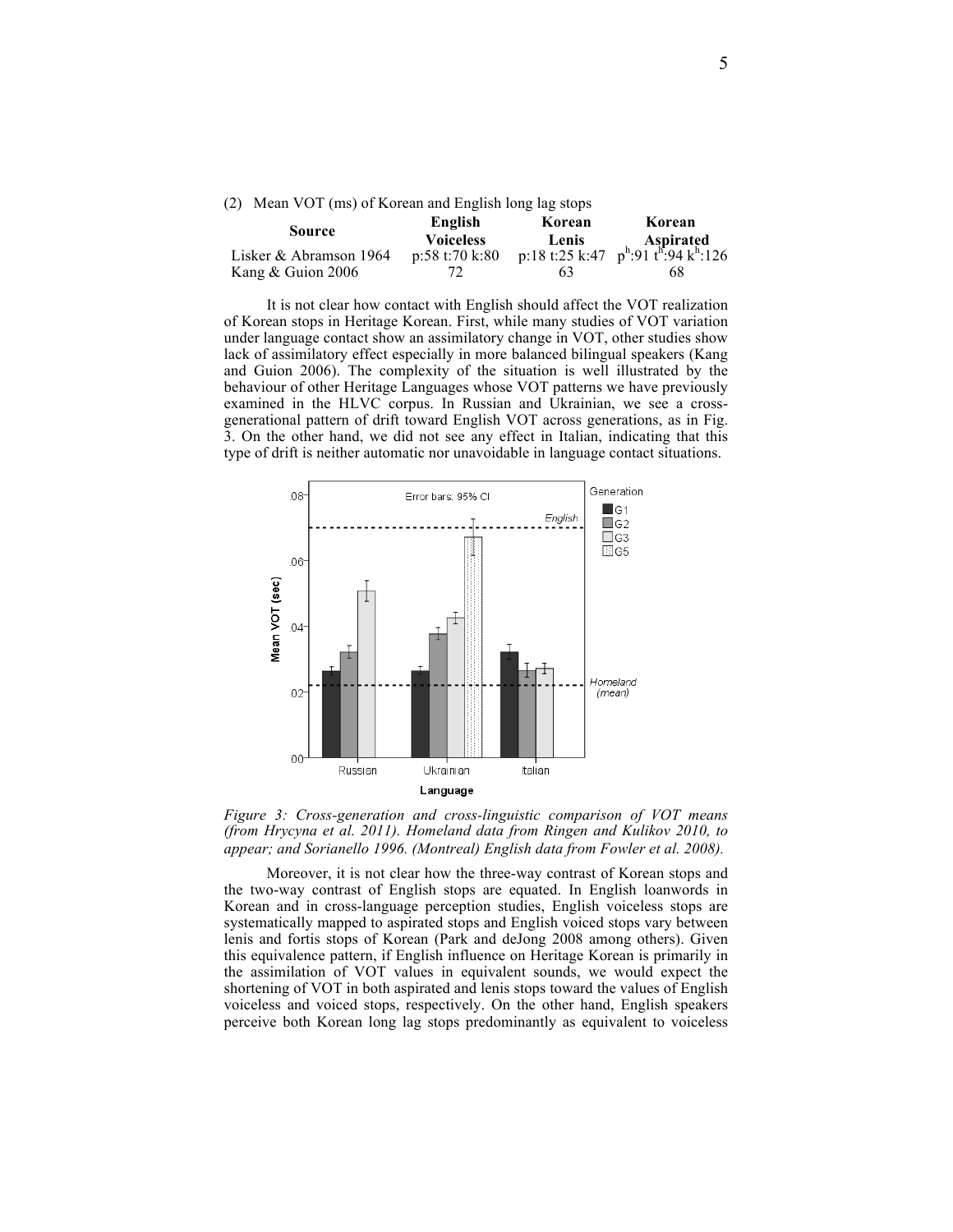stops of English (Schmidt 2008). Under this latter equivalence, we expect VOT of lenis and aspirated stops to merge toward that of English voiceless stops. In both cases, we predict the VOT of aspirated stops to shorten. However, the change in progress in the homeland variety complicates the interpretation of any VOT drift toward a more-English like duration in Heritage Korean as being due (solely) to contact with English. $<sup>2</sup>$ </sup>

Another way to examine the potential influence of English in Heritage Korean is to examine the weighting of VOT and F0 cues in realizing stop contrasts. While English also exhibits consonant-induced F0 perturbation, i.e., F0 of the following vowel is higher for voiceless than voiced stops (Haggard et al. 1969, Hombert 1978, Kingston and Diehl 1994, among others), the role of F0 in voicing contrast is far more limited than in Korean and VOT is the primary cue for the contrast (Abramson and Lisker 1985, Haggard et al. 1969, Jun 1996). Under this view, we expect that the tonogenesis-like sound change in Seoul Korean will find resistance in Heritage Korean due to influence from English, which uses VOT as a primary cue for stop contrast. In other words, we expect VOT to play a more significant role in stop contrast in Heritage Korean than in Seoul Korean. With this background, we turn to our study of Heritage Korean.

#### **4. Methods**

Our study is situated in Toronto, a city with a community of approximately 55,000 people who defined themselves as ethnically Korean in the 2006 census (Statistics Canada 2009) and about 49,000 people claiming Korean as their mother tongue (Statistics Canada 2007). There has been a community of Korean speakers in Toronto since  $\sim$ 1967 (Nagy 2011:66). The data come from the Heritage Language Documentation Corpus (Nagy 2009, 2011), consisting of sociolinguistic interviews with Toronto speakers in several generations of six heritage languages, stratified by age and sex. All Korean speakers in the corpus (or their parents) come from Seoul, South Korea and were recorded 2009-2011. Speakers were recruited from the personal networks of research team members who are Toronto heritage language speakers. Participants self-identify as "fluent enough to participate in an hour-long conversation in the heritage language." The interviews were conducted in the heritage language and produced about an hour of conversational speech from each participant, covering topics ranging from speaker's upbringing and interests to their attitudes toward ethnic communities in Toronto. This approach allows us to describe naturalistic speech and requires us to carefully examine (or control) contextual effects.

Heritage speakers are categorized by generation. Generation 1 is defined to include people born in Seoul, who lived there until at least age 18, and subsequently have lived in Toronto for at least 20 years. Generation 2 speakers are born in Toronto, or came from Seoul before age 7, for whom both parents qualify as Generation 1. Table 1 decribes the 22 speakers that we examine.

 $\frac{1}{2}$  $2$  It is also possible that the change in Seoul Korean itself is due to contact with English.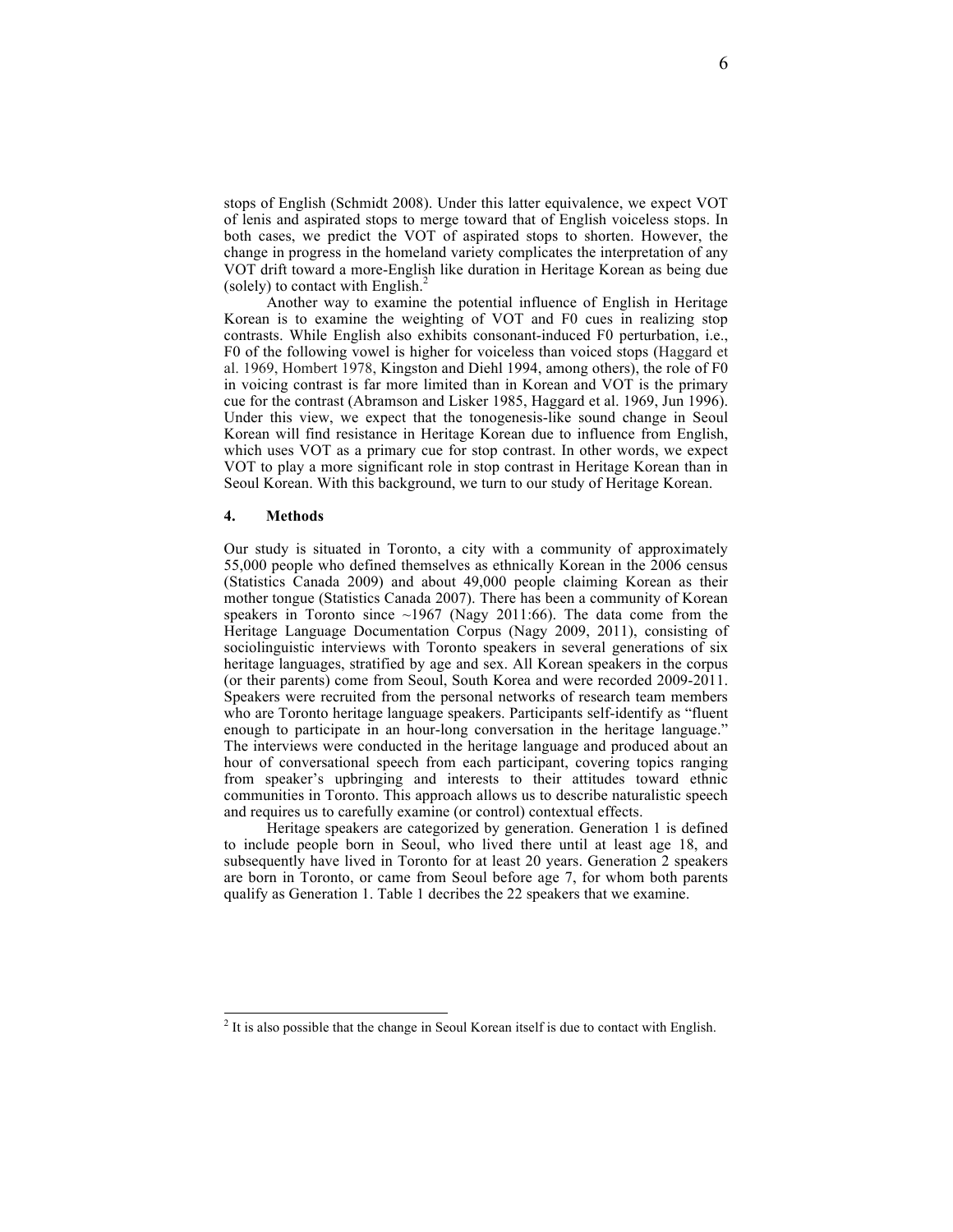|                     | Female                   | Male                     |
|---------------------|--------------------------|--------------------------|
| <b>Generation 1</b> |                          |                          |
| Year of Birth       | 1926-1967                | 1939-1964                |
| Age of Arrival      | 25-56                    | 22-48                    |
| Year of Arrival     | 1972-1992                | 1973-1990                |
| <b>Generation 2</b> |                          |                          |
| Year of Birth       | 1967-1992                | 1975-1988                |
| Age of Arrival      | $0 - 7$                  | $0 - 7$                  |
| Year of Arrival     | born in GTA or 1974-1997 | born in GTA or 1977-1989 |

In contrast to most published studies of VOT in bilingual contexts that are based on experimental elicitations (read words or sentences), we investigate VOT in conversational speech. Speakers participated in three digitally-recorded tasks. First is a sociolinguistic interview (methodology in Labov 1984, questionnaire available at http://projects.chass.utoronto.ca/ngn/pdf/HLVC/long questionnaire\_English.pdf), a relaxed conversation in the heritage language. The goal of this task is to collect naturalistic in-group conversational speech, the basis of the present analysis. All interviews are conducted by heritage language speakers whose background is from the same region of origin as the participant (here, Seoul). An ethnic orientation questionnaire and a picture description task are also conducted, but these are not relevant to this study.

The interviews were transcribed in Korean orthography (*Hangul*) in ELAN (Wittenburg *et al*. 2006) by native Korean speakers. This creates timestamped transcriptions which are linked to the .wav file of the interview recording. Tokens of word-initial stops were then manually located in the transcribed speech of 22 individuals representing two generations of speakers (10 Generation 1 and 12 Generation 2). For maximal comparability to the NIKL data, we restrict our examination to Accentual Phrase-initial words beginning with one of the nine Korean stops. Accentual Phrases (AP) in Korean are defined as beginning with a LH (for words beginning with a lenis stop or a sonorant) or HH (for words beginning with fortis or aspirated stops, /h/ or coronal fricatives) initial boundary tone and ending with a LH final boundary tone (Jun 1993, 1996). Only tokens that were clearly audible and free of speech errors and background noise were selected. A total of 3,222 AP-initial tokens were analyzed: 380 aspirated, 2,496 lenis and 346 fortis stops.

For each target word, the onset of the stop release, the onset of voicing of the following vowel and the offset of the vowel were manually identified. Acoustic measurements of VOT and F0 at the vowel midpoint were made in *Praat* (Boersma and Weenink 2011). VOT was defined as the duration from the onset of the stop release to the zero crossing at the upward swing of the first periodic cycle of the following vowel. Fig. 4 illustrates the phonetic realization of VOT for one token of lenis stop  $/t$ . The highlighted segment is the time period between the release of the coronal constriction and the onset of periodic voicing of the following /ә/. F0 measurements were taken at the midpoint of vowels using *Praat*'s pitch tracking function with pitch range set at 75-300 Hz for male speech and at 100-500 Hz for female speech. Acoustic measurements were taken using the script function in *Praat.* For statistical analyses, F0 measurements in Hz are converted to semitones (St), a logarithmic scale of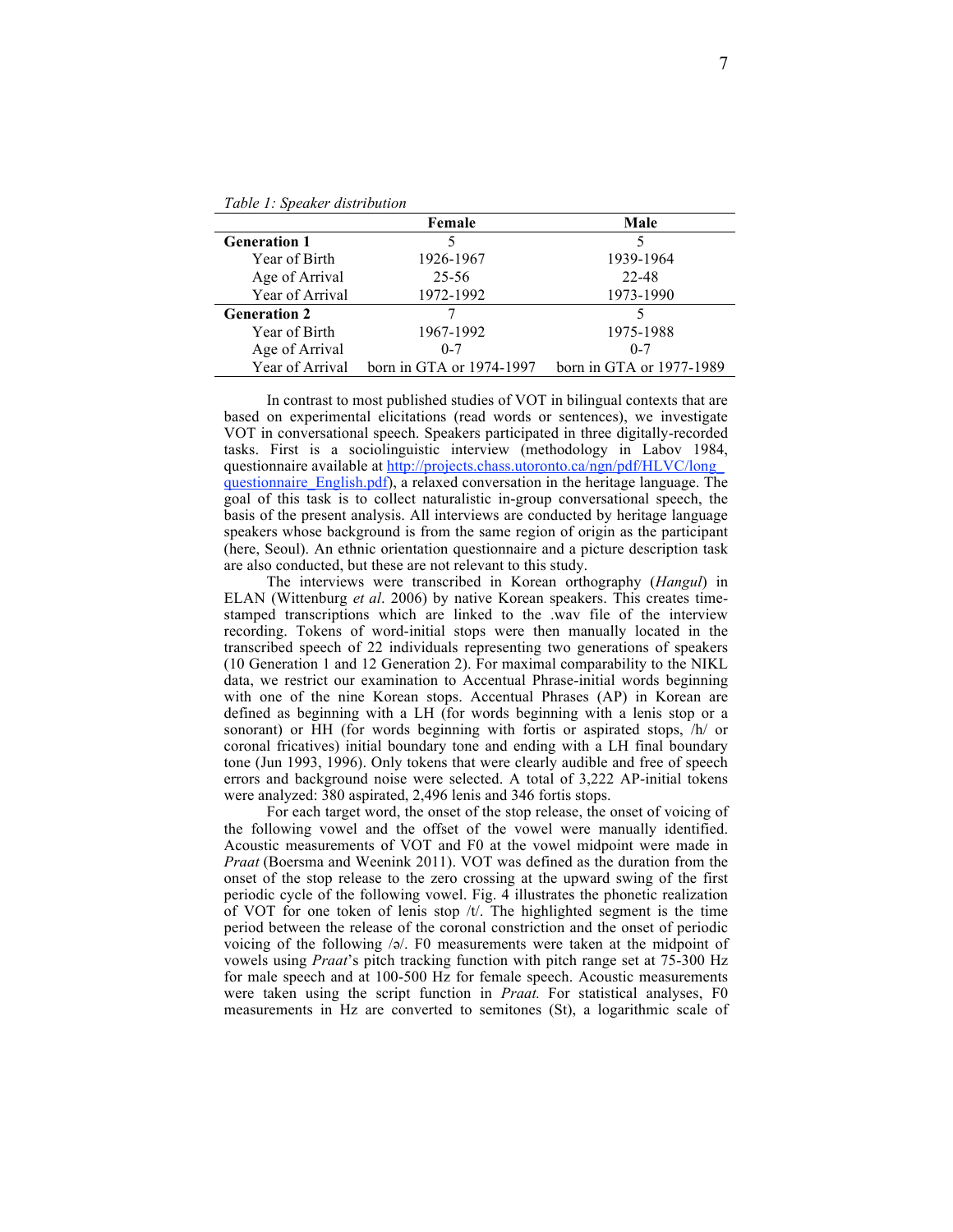pitch, to allow for comparison of pitch range across sex and age (Whalen and Levitt 1995, Oh 2011). St was calculated with 100Hz as a reference pitch using the formula,  $log(Hz/100)*12$ .



*Figure 4: VOT intervals labeled in Praat for a token of /t/ produced by Speaker K1M45A, a 45-year old Generation 1 male (65 msec. release highlighted)*

Statistical analyses are based on mixed-effects logistic regression modeling (Pinheiro and Bates 2000; Baayen, Davidson, and Bates 2008) using the *lmer* function in the *lme4* package (Bates, Maechler, and Bolker 2011) for *R* (R Development Core Team 2011). The dependent variable is the laryngeal category: aspirated or lenis. The independent variables, or fixed effects, are VOT and F0. Interactions of generation (G1, G2) with VOT and F0 are also examined. Speaker is included as a random effect. This produces a model showing how well we can predict the phonemic status (lenis or aspirated) of a given token from VOT and F0, and how the effect of VOT and F0 vary by generation. Separate models were built for each sex.

Before we turn to the results, it is important to note a methodological limitation of the study: while the Heritage data is from conversational speech, the homeland comparison data is from read speech. Therefore, rather than directly comparing the raw acoustic measurements from the two data sets, we focus on how the weighting of acoustic cues interacts with sociolinguistic variables (sex and generation/age<sup>3</sup>) in each community.

### **5. Results**

We first show the mean VOT and F0 values for each consonant series by speakers' generation and sex in Heritage Korean in Fig. 5. For male speakers, we find that the VOT contrast between aspirated and lenis stops decreased significantly from Generation 1 to Generation 2. The F0 contrast between the two stops increased significantly from Generation 1 to Generation 2. This is similar to the pattern found in Seoul Korean (cf. Fig. 1). For female speakers, on

<sup>&</sup>lt;sup>3</sup> Because "generation," as defined with respect to immigration for the HLVC project, is not an applicable concept in the homeland context, generational contrasts in the heritage data are considered alongside age contrasts in the homeland data.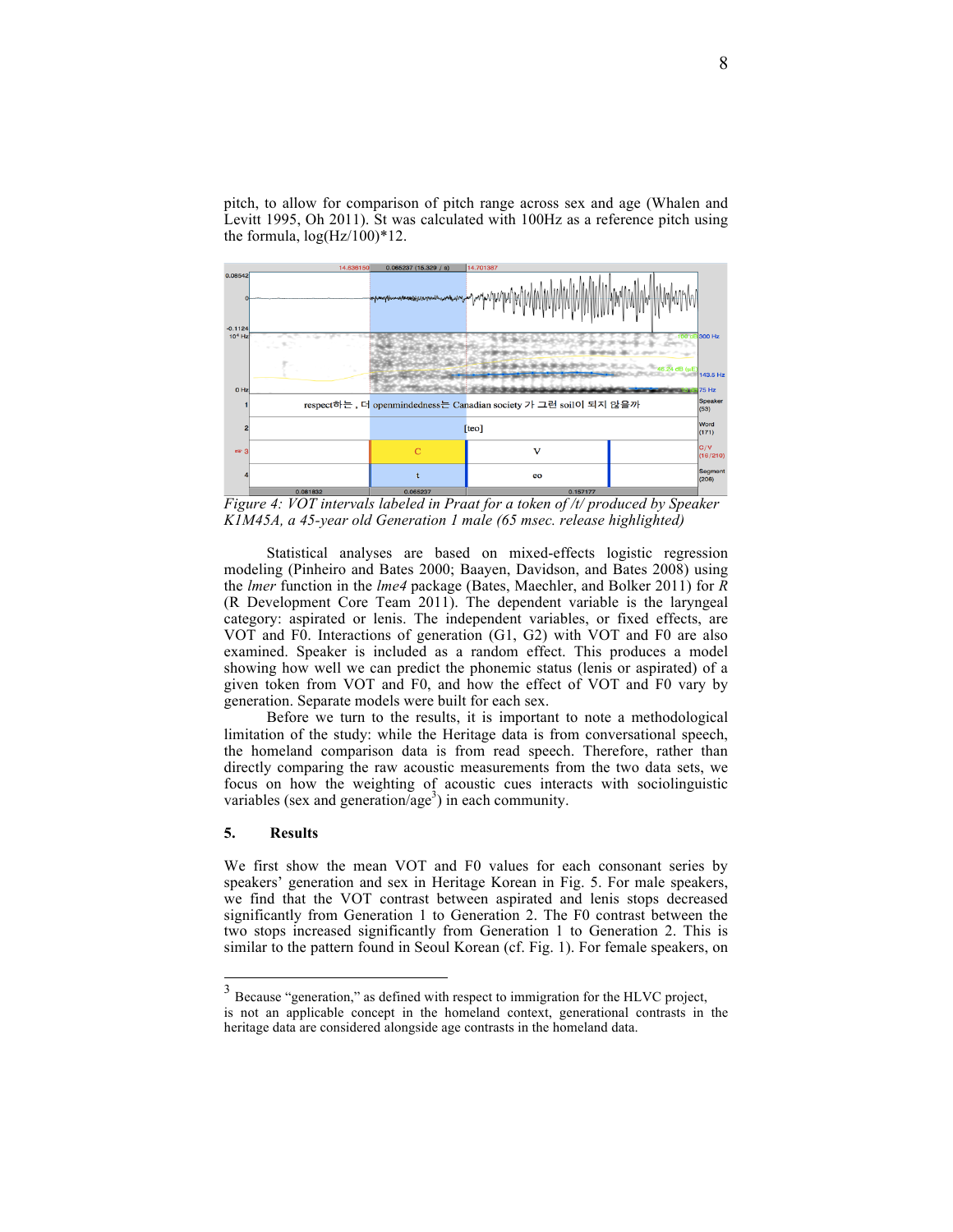

the other hand, the two generations show almost identical patterns in that the VOT and F0 contrasts between the aspirated and lenis stop series are similar in the two generations.<sup>4</sup>

*Figure 5: Mean VOT (top row) and mean F0 (bottom row) values for the three series of stops in Heritage Toronto by speakers' sex and generation*.

Fig. 6 shows the distribution of the aspirated and lenis stops from the same data plotted in two dimensional acoustic space of VOT by F0. A mixedeffects logistic regression model for the male speakers indicates significant main effect for both VOT and F0. There is an interaction with generation for both of these: younger males use F0 more and VOT less as a cue to the phonemic contrast between aspirated and lenis stops. This is illustrated in Fig. 6 by the steeper slope of the line dividing the aspirated and lenis clouds in the Generation 1 graph than the Generation 2 graph – the primary cue is VOT in Generation 1 but F0 in Generation 2. In other words, for male speakers, similar to Seoul Korean, there is a clear generational shift in the cue weighting.

Female speakers, in contrast, show different cue weighting pattern and generational effect than female speakers of Seoul Korean. First of all, unlike Seoul Korean female data, where VOT was not a significant predictor of aspirated-lenis distinction, both VOT and F0 were significant predictors in the speech of Heritage Korean female speakers. Second, while in Seoul Korean F0 played a more substantial role in younger than in older female speakers, no such interaction of F0 and generation was found in the Heritage female data. In other words, the younger female speakers of Heritage Korean do not push the change

 <sup>4</sup> Differing mean VOT values between generations, or between men and women, may be an epiphenomenon of different speech rates. To rule this out, we examined normalized VOT: VOT divided by the duration of the following vowel. The overall pattern persists.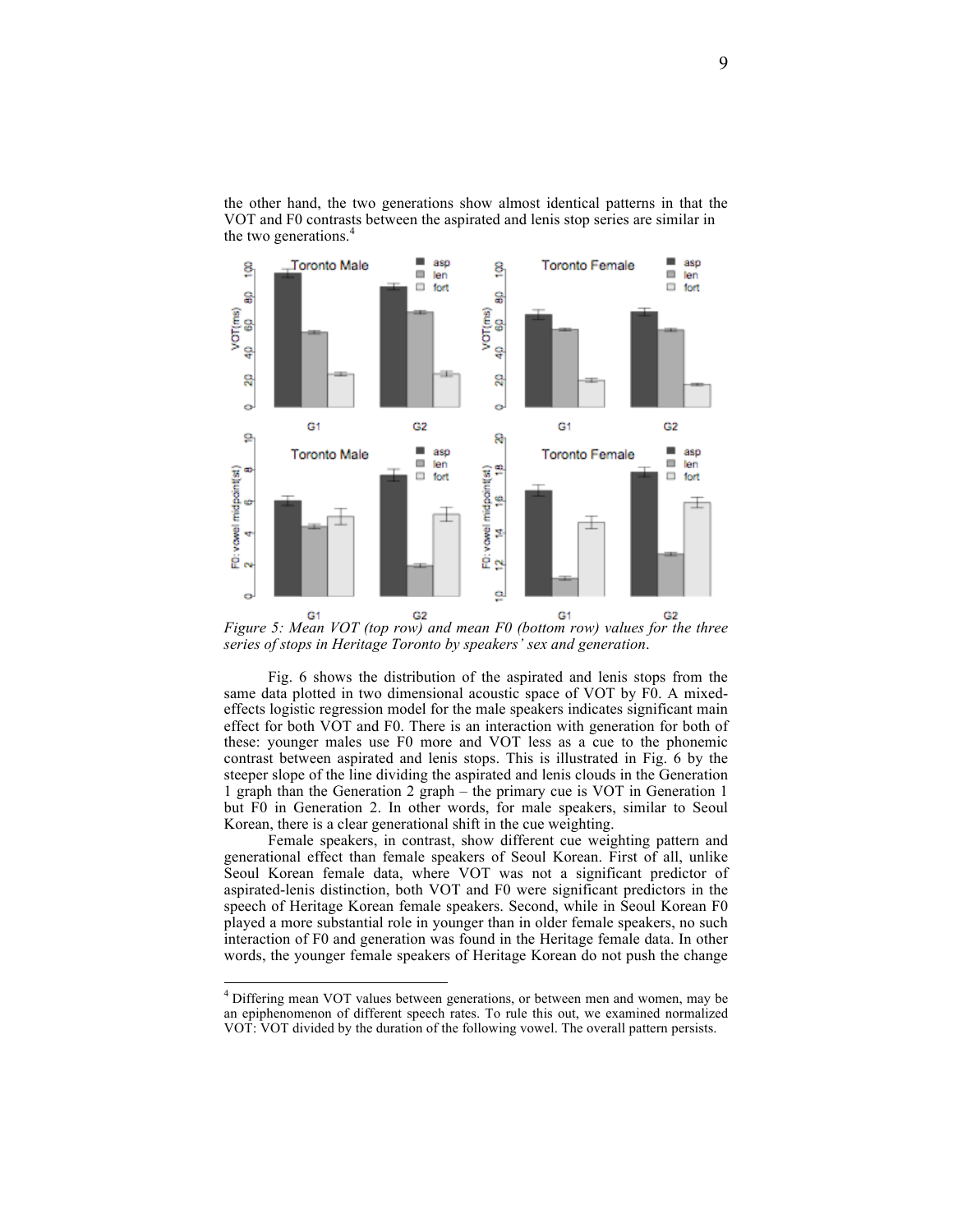

further but remain practically identical to older generation of female speakers.

*Figure 6: Trading relation between F0 and VOT for distinguishing aspirated (a) vs. lenis (l) stops by speakers' sex and generation in Heritage Korean.*

The difference between the Seoul and Toronto female Korean data becomes even more evident when we examine the difference in mean VOT values between aspirated and lenis stops of individual speakers. In Fig. 7, positive values along the y-axis indicate that the speakers produce the aspirated stops with longer VOT values than the lenis stops, while negative values indicate that lenis stops have longer VOT than aspirates. For the vast majority of male speakers, the values are positive but there is a clear downward trend for both Homeland and Heritage speakers from older to younger males, indicating that in both varieties, the VOT difference between the two stop categories is decreasing. The slopes of the trend lines for the two groups are similar.<sup>5</sup>

For female speakers, however, Seoul and Toronto patterns are quite different. In the Seoul data, there is a clear downward trend (indicated by the

 <sup>5</sup>  $<sup>5</sup>$  It is notable that Homeland speakers have shorter VOT compared to their age peers in</sup> the Heritage sample, except for Generation 1 females. This difference may be attributed to the influence of English, where VOT is a primary cue for stop voicing contrasts. The exceptional patterning of Generation 1 females, most of whom are housewives, may be due to their relatively limited use of English. But, as noted in §4, due to the difference in the speech styles of the two data sources, we should be cautious about comparing their raw values.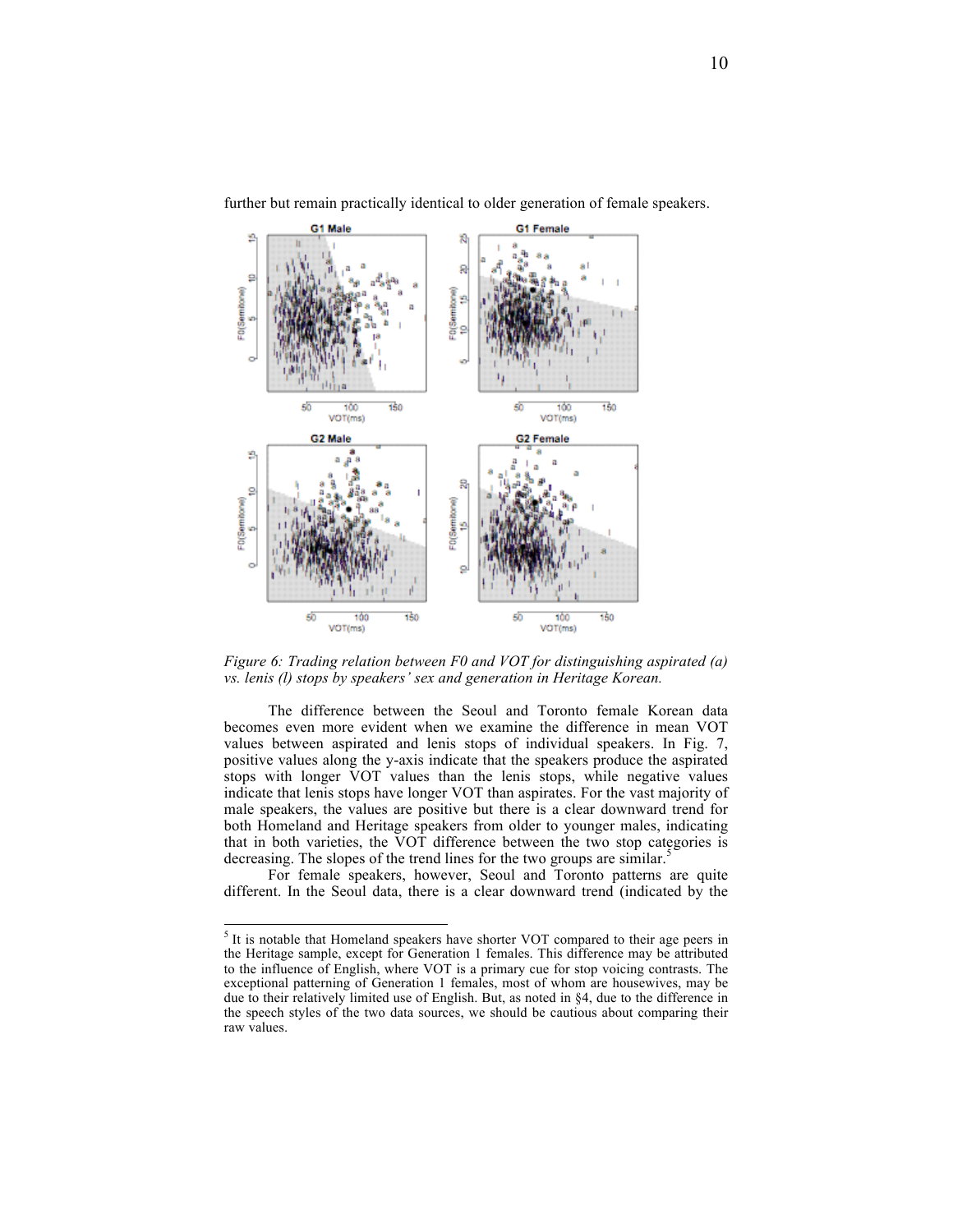dotted line). Additionally, the VOT merger is further advanced than for Seoul males: many speakers exhibit a negative value for the aspirated-lenis difference, indicating that they produce aspirates with *shorter* mean VOT values than lenis stops. For Toronto speakers (indicated by the nearly horizontal solid trend line) on the other hand, we observe a U-shaped pattern where the youngest female speakers seem to reverse the trend and produce a VOT difference between the two stop categories that is similar to that of the oldest Generation 1 speaker. In contrast, the mid-range (by age) speakers have ratio values closer to 0. Determining whether this is a flat or a U-shaped pattern requires analysis of additional speakers, but the contrast to the male pattern is already clear.



*Figure 7: Mean VOT difference between aspirated and lenis stops by speakers' Year of Birth in the Homeland (Seoul) and two Heritage generations.*

To summarize, the shift in cue weighting from VOT to F0 from older to younger speakers observed in Seoul Korean is also clearly observable in male Heritage Korean speech. In the female Heritage data, on the other hand, the younger generation does not push the change further ahead and possibly is even reversing the direction of change. When we compare the values of the aspirated/lenis difference we see that the Heritage females gather toward the lower end of the males' range: as a group, they are ahead of the males in favouring F0 over VOT as a cue to the aspirated/lenis contrast. This is most easily seen by noting that the Heritage females' horizontal trend line is at approximately the same value as the right end of the males' trend line. In contrast, the endpoints for the Homeland speakers of both sexes have reached a similar value (near 0), although the females started at a higher value during the same time period.

#### **6. Discussion: Three possible accounts of the Heritage Korean pattern**

The general picture that emerges from the data is that the tonogenetic process in progress in Seoul is continued in Toronto. Overall, the Heritage speakers' production of aspirated and lenis stops resembles Homeland Korean speakers', in terms of the trade-off between VOT and F0 across generations and the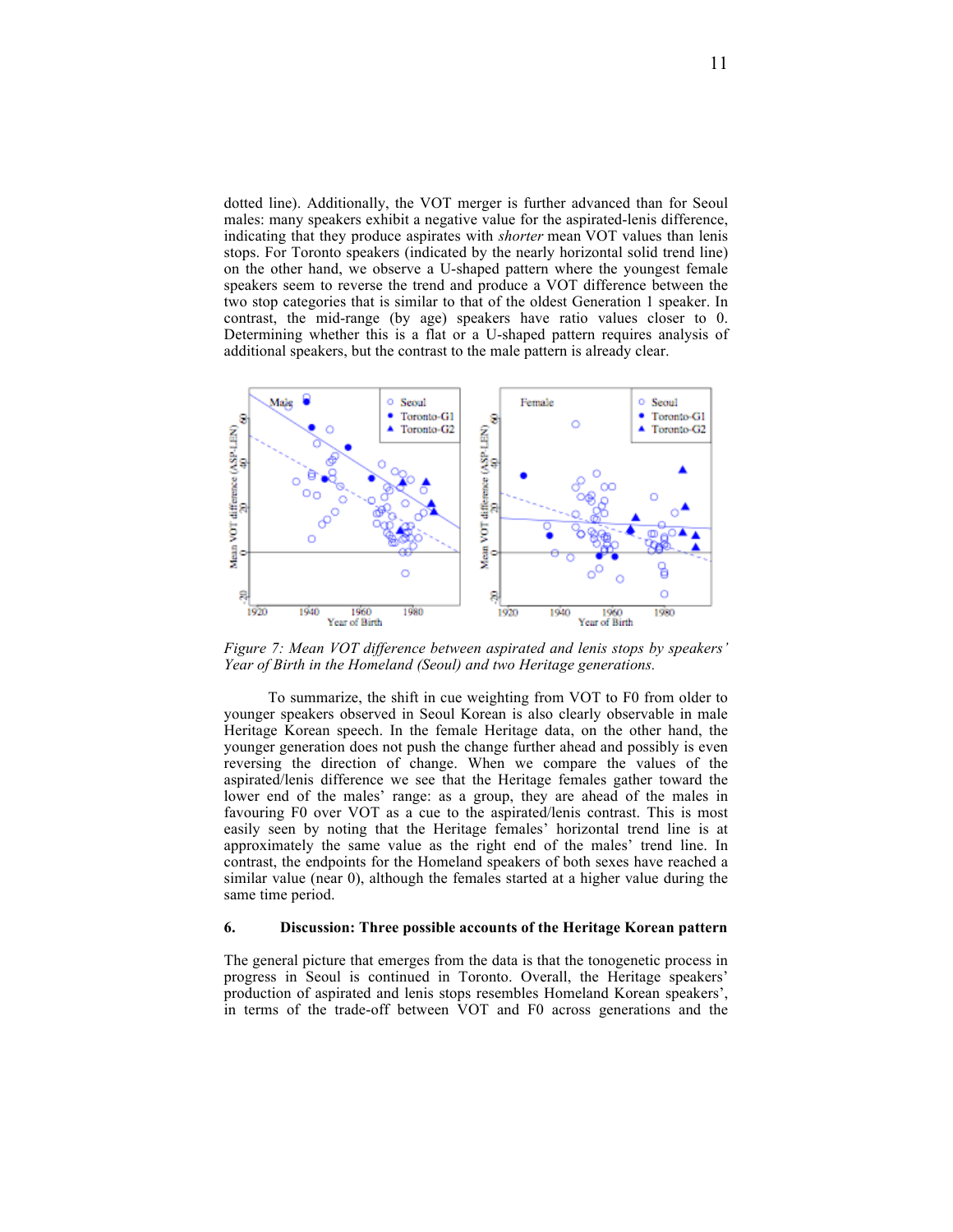differences between men and women, although Toronto males maintain a larger contrast in VOT than their Seoul counterpart (see fn. 5). When we compare the Homeland (Fig. 2) and Heritage (Fig. 6) findings, we see that the males in Toronto appear to be doing very much the same as the males in Seoul: in both communities, the role of VOT decreases in younger vs. older males but VOT continues to play a role in distinguishing aspirated stops from lenis stops. Generation 1 females in Toronto also resemble the Homeland speakers. However, the Generation 2 (younger) females do not seem to have progressed beyond the Generation 1 (older) speakers, but rather replicate the same pattern or possibly even reverse the direction of change. Why do the younger female speakers, and only they, diverge from the pattern observed in the Homeland?

Recall that VOT, alongside F0, is a significant predictor of the lenisaspiration distinction in the Heritage Korean model for females, while only F0 was significant in the Homeland model. Here, we might call on English influence: the importance of VOT as the primary cue between "voiced" and "voiceless" stops in English, the dominant language of many Generation 2 speakers, may influence their Korean, preventing them from entirely giving up VOT as a cue for stop contrast. The fact that the two generations of females in Toronto differ little in their behaviour may be seen as evidence that the females in Generation 1 had already approached an endpoint in the change--moving farther along the trajectory found in Seoul would require giving up (or even reversing) a cue to a phonemic contrast that is important in English, the dominant language of many of them. In contrast, English is not the dominant language in Seoul, so it doesn't act as a roadblock to this change in progress there. Toronto men are slightly behind women and have not yet reached the point where continuing to diminish the VOT contrast would be problematic. Under this interpretation, the sex contrast in the younger Heritage speakers females do not progress further along the Seoul-like change while males continue to do so—is a by-product of the fact that the females are further along in the trajectory of change than the males.

A second possibility is that that the Generation 2 heritage speakers (the first generation of speakers that acquired the language outside the homeland context) are simply not acquiring the sex-conditioned variation (Gerard van Herk, p.c., May 2012). (Returning to Fig. 5, we can see that the absolute differences between the average values for males and females are less for Generation 2 than Generation 1, for both cues.) Heritage varieties may not exactly mimic Homeland varieties because the input received by the speakers is deficient, if only quantitatively, because some of the input that learners in a Heritage context receive is in the dominant language (Polinsky 2008). It is also plausible that in contact situations, some social factors, relating to language attitudes and degree of contact, may be more important than sex, a factor that is regularly shown to be significant in variation in monolingual contexts. In a case of deficient input, we would expect diminishing effect sizes as well as a change in the conditioning effects on the variable, much as proposed in Labov (2007) for the diffusion of a phonological variable when multiple dialects are in contact. While further analysis might show this to be the case, we do not have sufficiently comparable data sets at this point to test this hypothesis. We leave this question for future studies.

A third possibility is that the behavior of younger female Heritage speakers indicates the onset of a female-led change in the reverse direction, i.e.,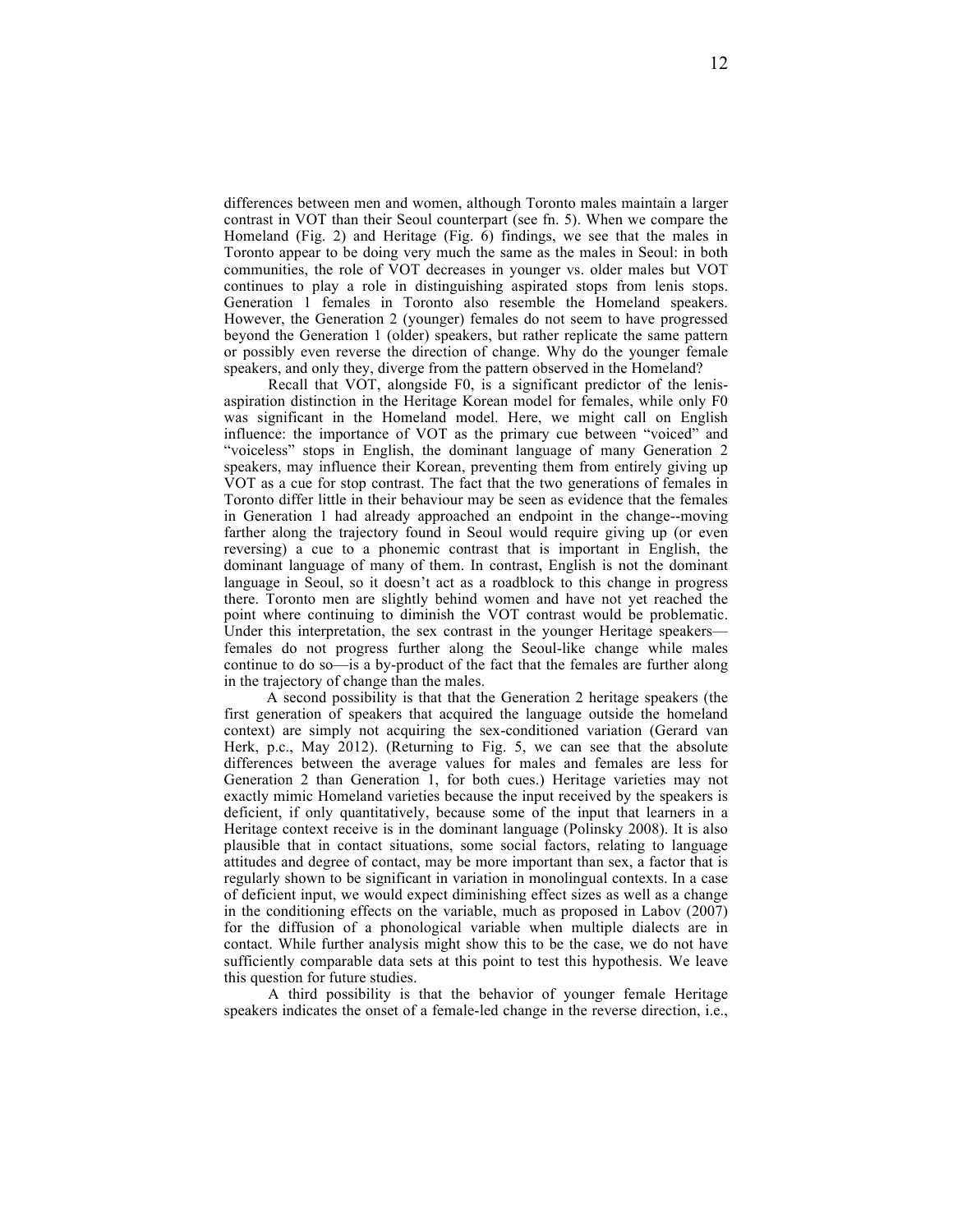female speakers are actively (re)introducing the VOT contrast due to the influence of English. This follows the sociolinguistic expectation that in femaleled changes, males more fully retain the speech pattern they inherit from their caregivers and their speech remains more stable through adolescence while females push the change ahead further during the teenage years (Labov 2001). This behaviour on the part of the females resembles that observed in at least one other situation. Kera, a Chadic language spoken in Chad and Cameroon, is a language that has recently undergone a tonogenesis-like change. The "voicing" contrast is now signaled primarily by F0 and secondarily by VOT. Speakers who live in towns are in contact with French (a contrastive VOT language) and they show increased sensitivity to VOT, in contrast to monolingual speakers living in villages. In both towns and villages, females lead: they are more Kera-like in the villages and more French-like in the towns (Pearce 2009). The pattern has made a U-turn in towns—the VOT contrast that was on its way out in the monolingual (villager) speech is reintroduced due to the influence of French, a more prestigious language with which Kera is in contact.

The first two of the three views discussed above predicts that the gender contrast will be largely neutralized in later generations. The second additionally predicts concomitant change in other conditioning factor effects. The third predicts that females will be a step ahead in reintroducing the VOT contrast, but that males will follow. To determine which explanation best accounts for the data, we must wait and see what trajectories emerge in the future.

# **References**

- Abramson, Arthur, and Lee Lisker. 1985. Relative power of cues: F0 shift versus voice timing. In *Phonetic Linguistics*, ed. V. Fromkin, New York: Academic.
- Antoniou, Mark, Catherine T. Best, and Michael D. Tyler, and Christian Kroos. 2010. Language context elicits native-like stop voicing in early bilinguals' productions in both L1 and L2. *Journal of Phonetics* 38:640–653.
- Baayen, R. Harald, Douglas J. Davidson, and Douglas M. Bates. 2008. Mixed-effects modeling with crossed random effects for subjects and items. *Journal of Memory and Language* 59:390–412.
- Bates, Douglas, Martin Maechler, and Ben Bolker. 2011. Lme4 package.
- Boersma, Paul, and Weenink, David 2011. Praat: doing phonetics by computer [Computer program]. Version 5.2.25. <http://www.praat.org/>
- Chang, Charles B. 2012. Rapid and multifaceted effects of second-language learning on first- language speech production. *Journal of Phonetics* 40:249-268.
- Cho, Taehong, Sun-ah Jun, and Peter, Ladefoged. 2002. Acoustic and aerodynamic correlates of Korean stops and fricatives. *Journal of Phonetics* 30:193–228.
- Choi, Hansook. 2002. Acoustic cues for the Korean stop contrast: dialectal variation. *ZAS papers in linguistics* 28:1–12.
- Flege, James E. 1987. The production of "new" and "similar" phones in a foreign language: Evidence for the effect of equivalence classification. *Journal of Phonetics* 15:47–65.
- Flege, James E., and Wieke Eefting. 1987. Production and perception of English stops by native Spanish speakers. *Journal of Phonetics* 15:67–83.
- Fowler, Carole, Valery Sramko, David J. Ostry, Sarah A. Rowland, and Pierre Hallé. 2008. Cross language phonetic influences on the speech of French–English bilinguals. *Journal of Phonetics* 36:649-663.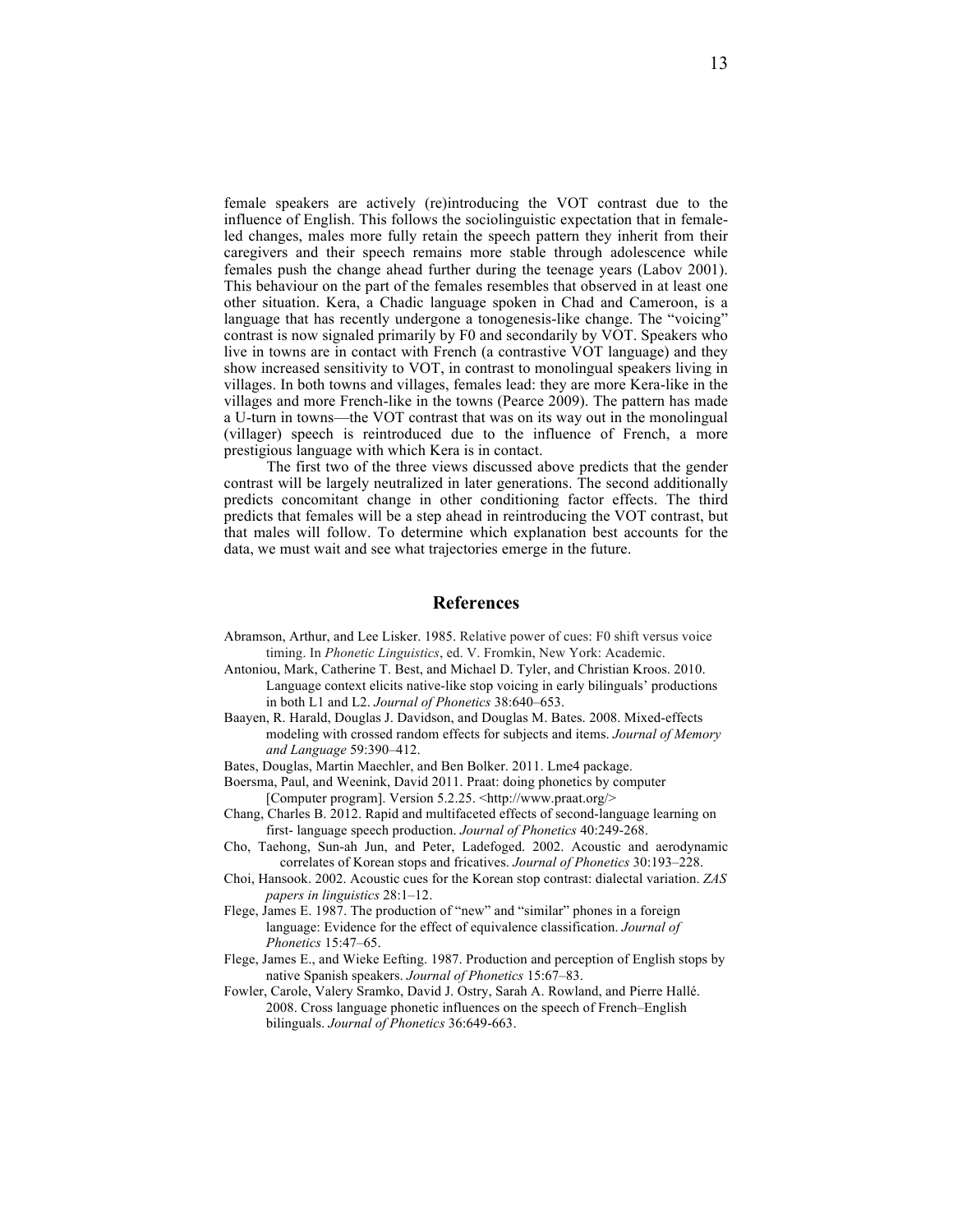- Haggard, Mark, Stephen Ambler, and Mo Callow. 1969. Pitch as a voicing cue. *Journal of the Acoustical Society of America* 47:613–617.
- Han, Meiko, S., and Raymond S. Weitzman. 1970. Acoustic features of Korean /P, T, K/, /p, t, k/ and /ph, th, kh/. *Phonetica* 22:112-128.
- Hardcastle, William J. 1973. Some observations on the tense-lax distinction in initial stops in Korean. *Journal of Phonetics* 1:263–272.
- Hombert, Jean-Marie, John J. Ohala, and William G. Ewan. 1979. Phonetic explanations for the development of tones. *Language* 55:37-58.
- Hrycyna, Melania, Natalia Lapinskaya, Alexei Kochetov, and Naomi Nagy. 2011. VOT drift in 3 generations of Heritage Language speakers in Toronto. *Canadian Acoustics* 39.3:166-167.
- Jin, Wenhua. 2008. *Sounds of Chinese Korean: a Variationist Approach.* Ph.D. Thesis, Arlington, Texas: University of Texas at Arlington.
- Jun, Sun-Ah. 1993. *The phonetics and phonology of Korean prosody.* Ph.D. Thesis, Columbus, Ohio: The Ohio State University.
- Jun, Sun-Ah. 1996. Influence of microprosody on macroprosody: a case of phrase initial strengthening. *UCLA Working Papers in Phonetics* 92:97-116.
- Kang, Kyoung-Ho, and Susan G. Guion. 2008. Clear speech production of Korean stops: Changing phonetic targets and enhancement strategies. *Journal of the Acoustical Society of America* 124:3909–3917.
- Kang, Kyoung-Ho, and Susan G. Guion. 2006. Phonological systems in bilinguals: Age of learning effects on the stop consonant systems of Korean–English bilinguals. *Journal of the Acoustical Society of America* 119:1672–1683.
- Kang, Yoonjung. Submitted. Tonogenesis in Seoul Korean: a corpus study.
- Kang, Yoonjung, and Sungwoo Han. Submitted. Tonogenesis in early Contemporary Seoul Korean: a longitudinal case study.
- Kim, Chin-Wu. 1965. On the autonomy of the tensity feature in stop classification (with special reference to Korean stops). *Word* 21:339-359.
- Kim, Mi-Ran Cho. 1994. *Acoustic characteristics of Korean stops and perception of English stop consonants.* Ph.D. Thesis, University of Wisconsin-Madison.
- Kim, Midam. 2004. Correlation between VOT and F0 in the perception of Korean stops and affricates. In: *Proceedings of the 8th international conference on spoken language processing (INTERSPEECH-2004)* (pp. 49–52). Jeju Island, Korea: International Speech Communication Association.
- Kim, Mi-Ryung, Patric S. Beddor, and Julie Horrocks. 2002. The contribution of consonantal and vocalic information to the perception of Korean initial stops. *Journal of Phonetics* 30:77-100.
- Kingston, John, and Randy L. Diehl. 1994. Phonetic knowledge. *Language* 70:419–494.
- Kingston, John. 2011. Tonogenesis. In *The Blackwell Companion to Phonology*: eds. Mark van Oostendorp, C. J. Ewen, Elizabeth Hume, and Keren Rice. Blackwell: Blackwell Reference Online. http://www.companiontophonology.com/subscriber/ tocnode?id= g9781405184236\_chunk\_g978140518423699.
- Kong, Eun Jong, Mary Beckman, and Jan Edwards. 2011. Why are Korean tense stops acquired so early?: The role of acoustic properties. *Journal of Phonetics* 39:196– 211.
- Labov, William. 1984, Field methods of the Project on Linguistic Change and Variation, In *Language in Use*, eds. John Baugh and Joel Sherzer, 28-53. Englewood Cliffs, NJ: Prentice Hall.
- Labov, William. 2001. *Principles of linguistic change, vol. iii: Social factors*. Malden and Oxford: Blackwell.
- Labov, William. 2007. Transmission and diffusion. *Language* 83:344–87.
- Lisker, Lee, and Arthur Abramson. 1964. A cross-language study of voicing in initial